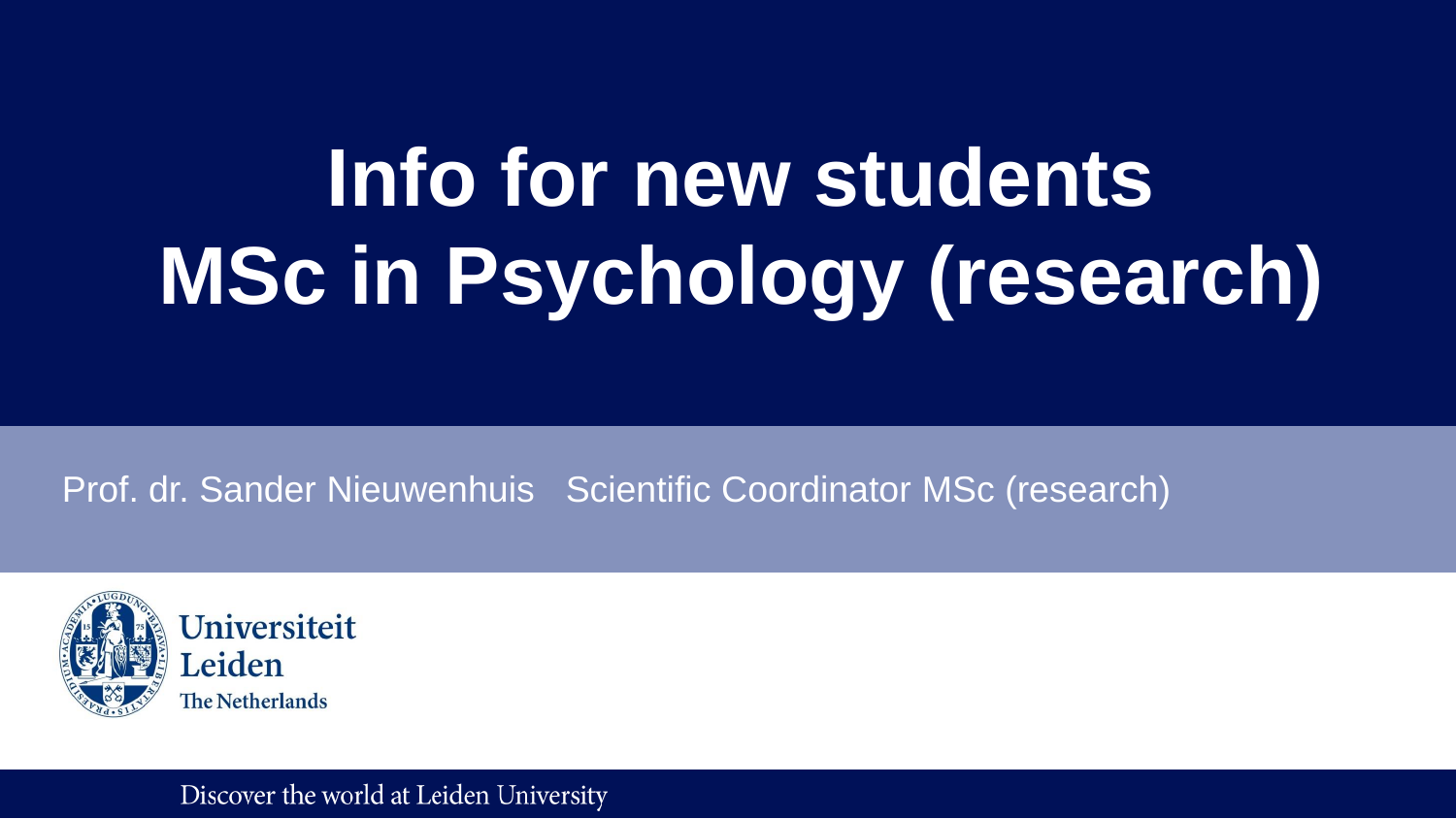#### **Mentors**

- **Each track has a staff mentor who you can contact with all track-specific questions, study planning, personal issues, internship ideas, etc.**
- **Staff mentors will invite each student for a meeting in the coming weeks (Clin & Health: Eiko Fried; CogNeuro: Bryant Jongkees; Developmental: Anne Miers; Soc & Econ: Gert-Jan Lelieveld)**
- **Each track has a student mentor who will help familiarise you with university life, your master's study programme and your fellow students**
- **You will hear from your student mentor soon**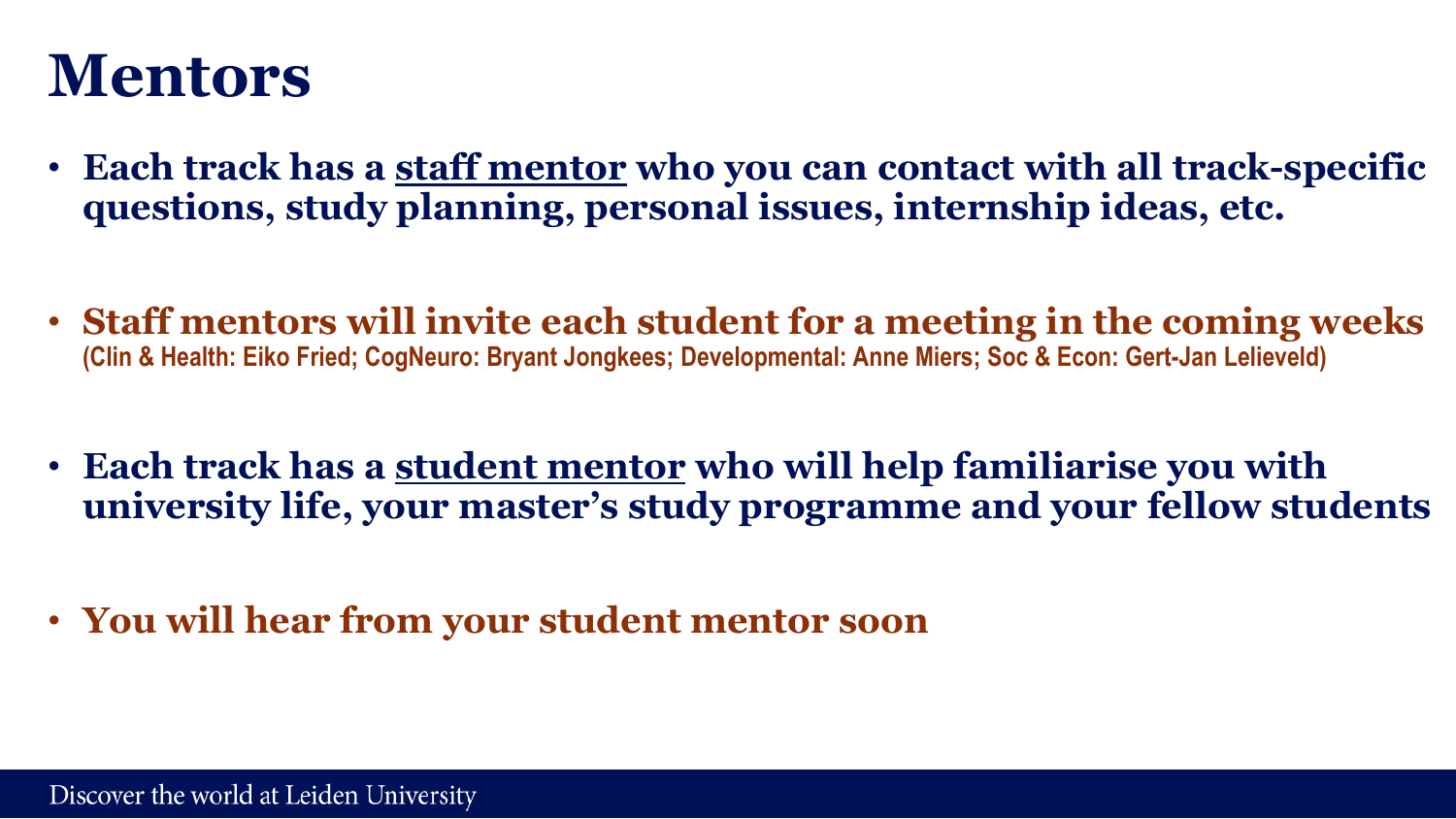# **Other relevant people**

- **Scientific coordinator Anna van Duijvenvoorde: for all RM general questions, complaints, etc (a.c.k.van.duijvenvoorde@fsw.leidenuniv.nl)**
- **Anna will answer questions on Master Kick-Off Day (27-01-2022)**
- **RM secretary Wilma van Velzen: with administrative questions (wvelzen@fsw.leidenuniv.nl)**
- **The RM student representative in the International Student Platform: with specific questions from international students**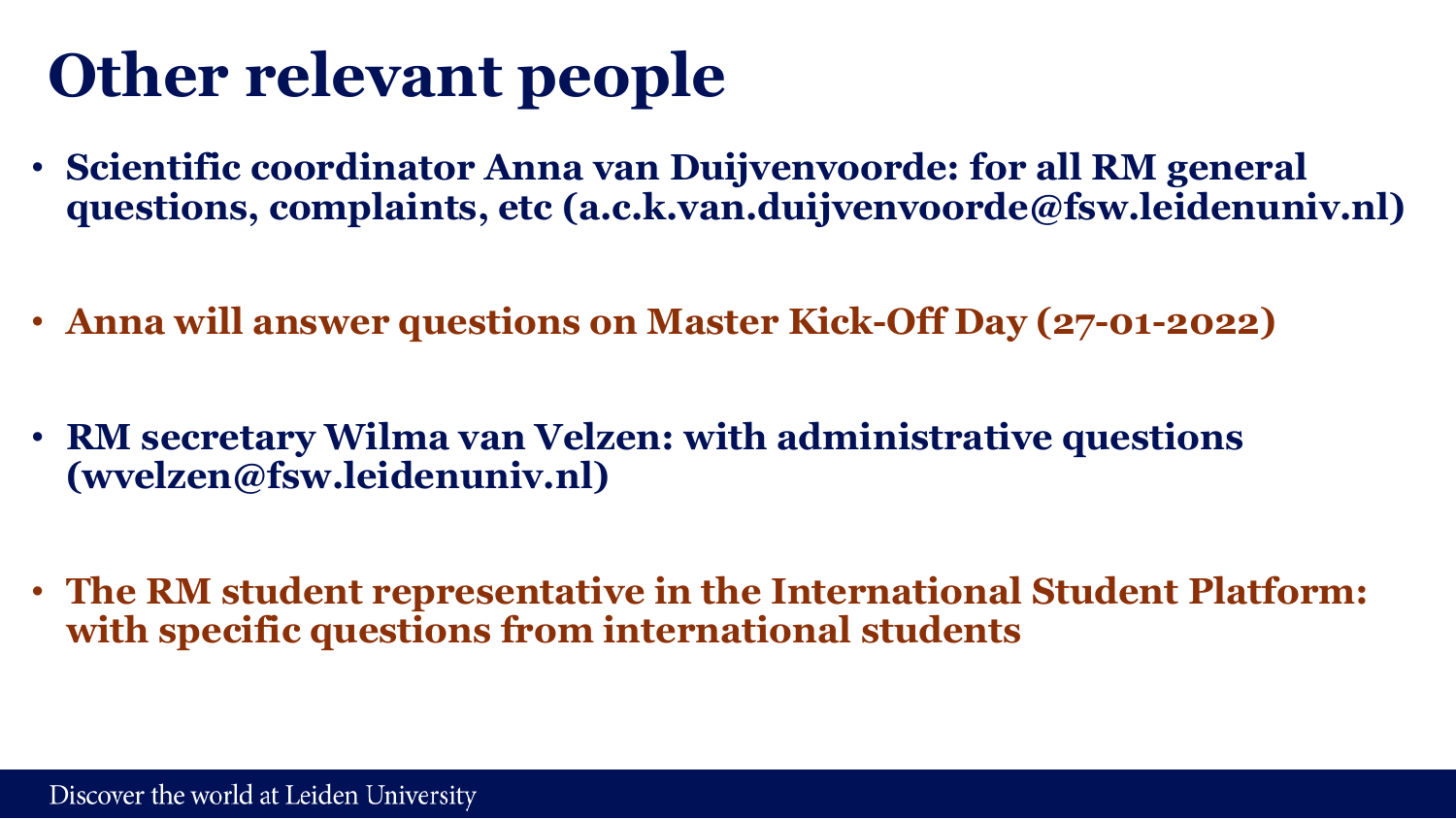### **Research Master Program Committee**

- **Meets four times a year to discuss course evaluations and everything else that is important for the RM**
- **Each track is represented by one student member and one staff member**
- **Your student representative will get in touch with you soon**
- **You can send them complaints, questions, suggestions**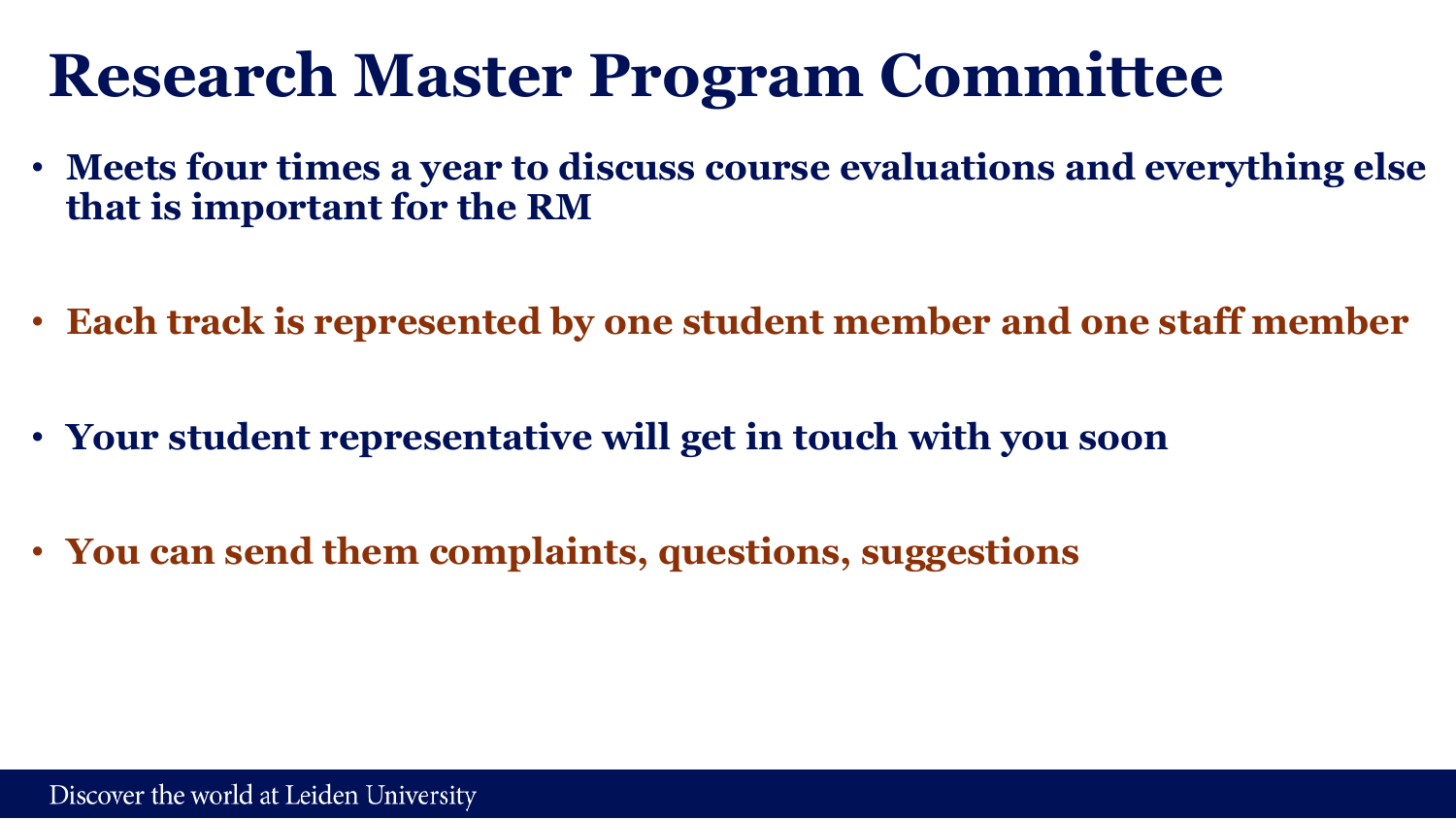# **Four specialisations (tracks)**

• **Clinical & Health Psychology** 

**(can be combined with parts of 1-year program MSc CP or HMP)**

- **Cognitive Neuroscience**
- **Developmental Psychology (can be combined with parts of 1-year program MSc CAP)**
- **Social & Economic Psychology**

#### **Interested in one of the scientist-practitioner combinations mentioned above? Contact your mentor to discuss planning**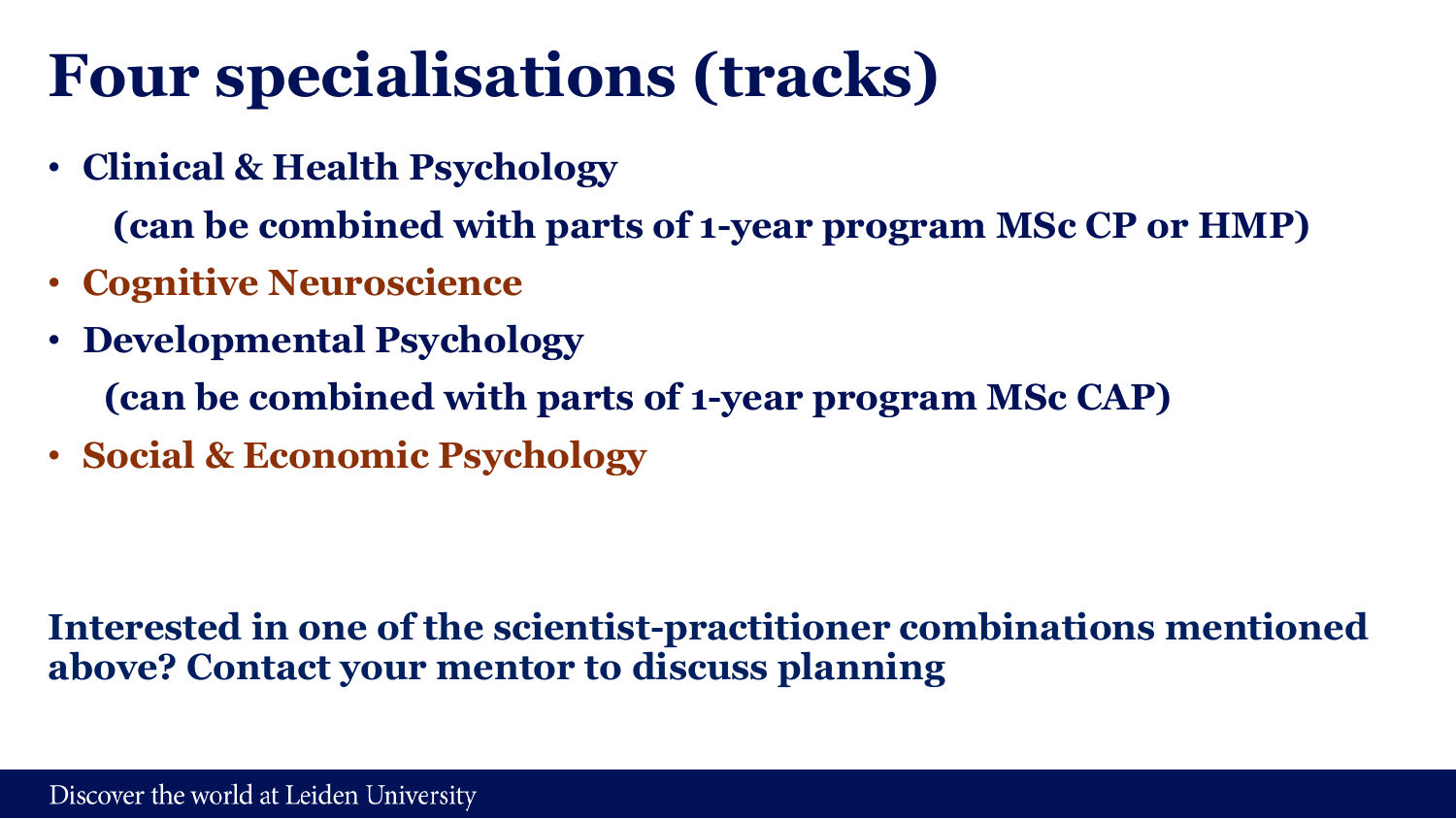# **RM and postmaster clinical training**

**In order to prepare for postdoctoral clinical training in The Netherlands (GZ-opleiding), you must add an** *extracurricular* **20 ECTS clinical internship. You do not need to write two separate theses.** 

**Furthermore, Clinical & Health students must take the three clinical skills courses from the 1-year MSc specialisation Clinical Psycholog or Health & Medical Psychology as electives: Basic Therapeutic Skills, Cognitive Behavioral Interventions, and Clinical Interviewing and Assessment.** 

**Developmental students are advised to take two clinical skills courses from the 1-year MSc specialisaton Child and Adolescent Psychology: Advanced Psychodiagnostics; and Behaviour Training with Children OR Cognitive Behaviour Therapy with Young People, before starting the clinical internship. For BAPD registration, the following is required: A bachelor's degree in psychology + Advanced Psychodiagnostics + a 20 ECTS clinical internship.**

**Please note that whether you can apply for postdoctoral training and which specific electives you must take, also depends on the courses that you took during your bachelor program. The criteria for this can be consulted here: [\(https://www.vlogo.nl/](https://www.vlogo.nl/sites/default/files/bestanden/verklaring-vooropleiding-100720.pdf)). Also, student advisor Evelien Wolthuis can be consulted for specific questions on whether you fullfil the criteria.** 

**Please note that by adding an** *extracurricular* **20 ECTS clinical internship to your program, finishing within 2 years is probably too ambitious. Contact your mentor if you want to discuss your study planning.** 

**NB. It is the student's own responsibility to find a clinical internship. The clinical internship has the same requirements as for the 1-year MSc students.**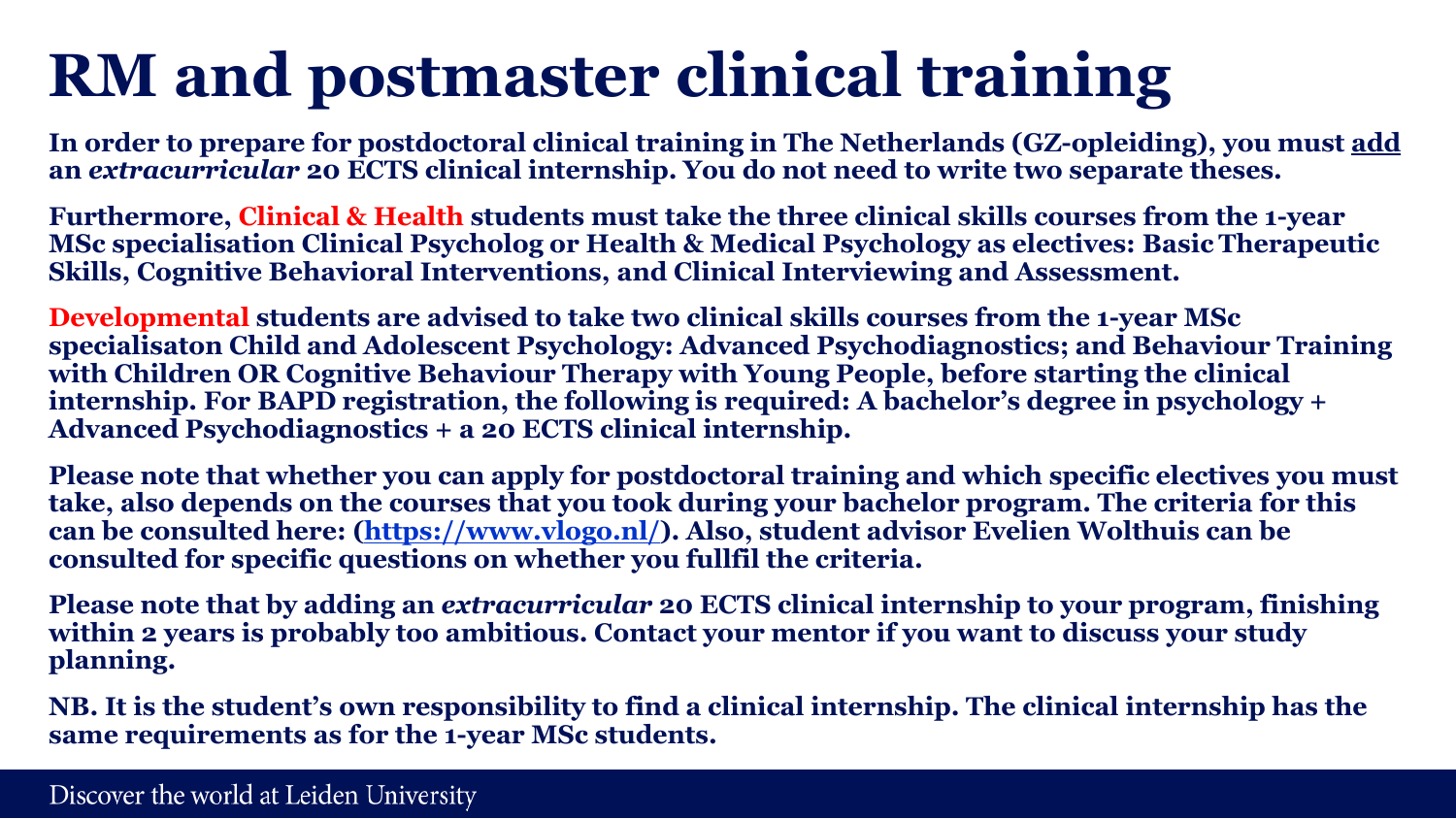### **Curriculum**

| • Obligatory general coursework        | <b>40 EC</b> |
|----------------------------------------|--------------|
| • Obligatory track-specific coursework | <b>20 EC</b> |
| <b>• Electives</b>                     | <b>20 EC</b> |
| · Thesis                               | <b>20 EC</b> |
| · Internship                           | <b>20 EC</b> |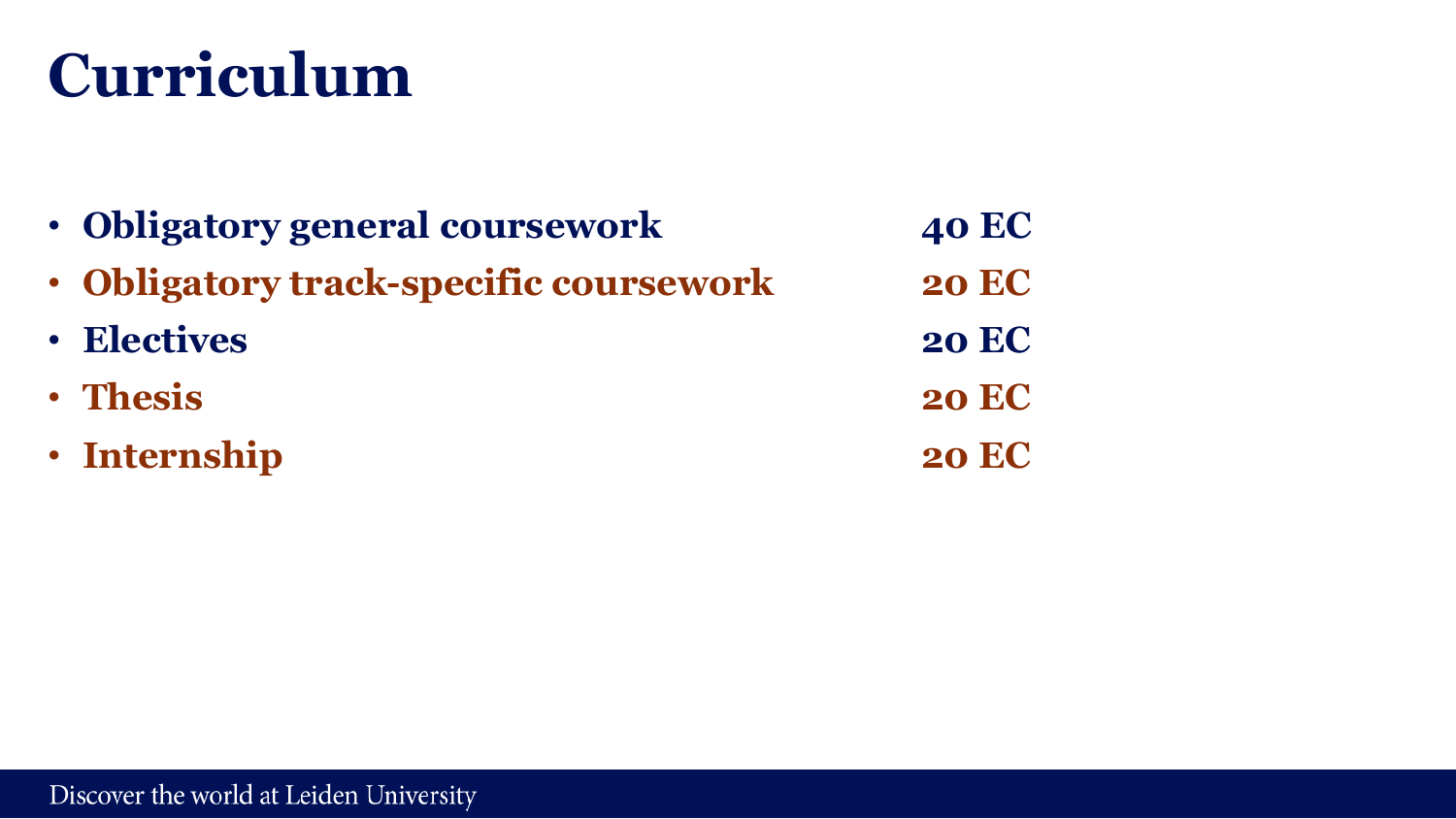# **Obligatory general coursework**

- **Scientific writing**
- **Evaluating an empirical study**
- **Experimentation I: Programming psychological experiments**
- **Experimentation II: Neuro-scientific research methods**
- **Applied multivariate data analysis**
- **Responsible research in practice (second year)**
- **Presenting your research (second year, except for February starters who would like to do their internship and/or thesis project abroad)**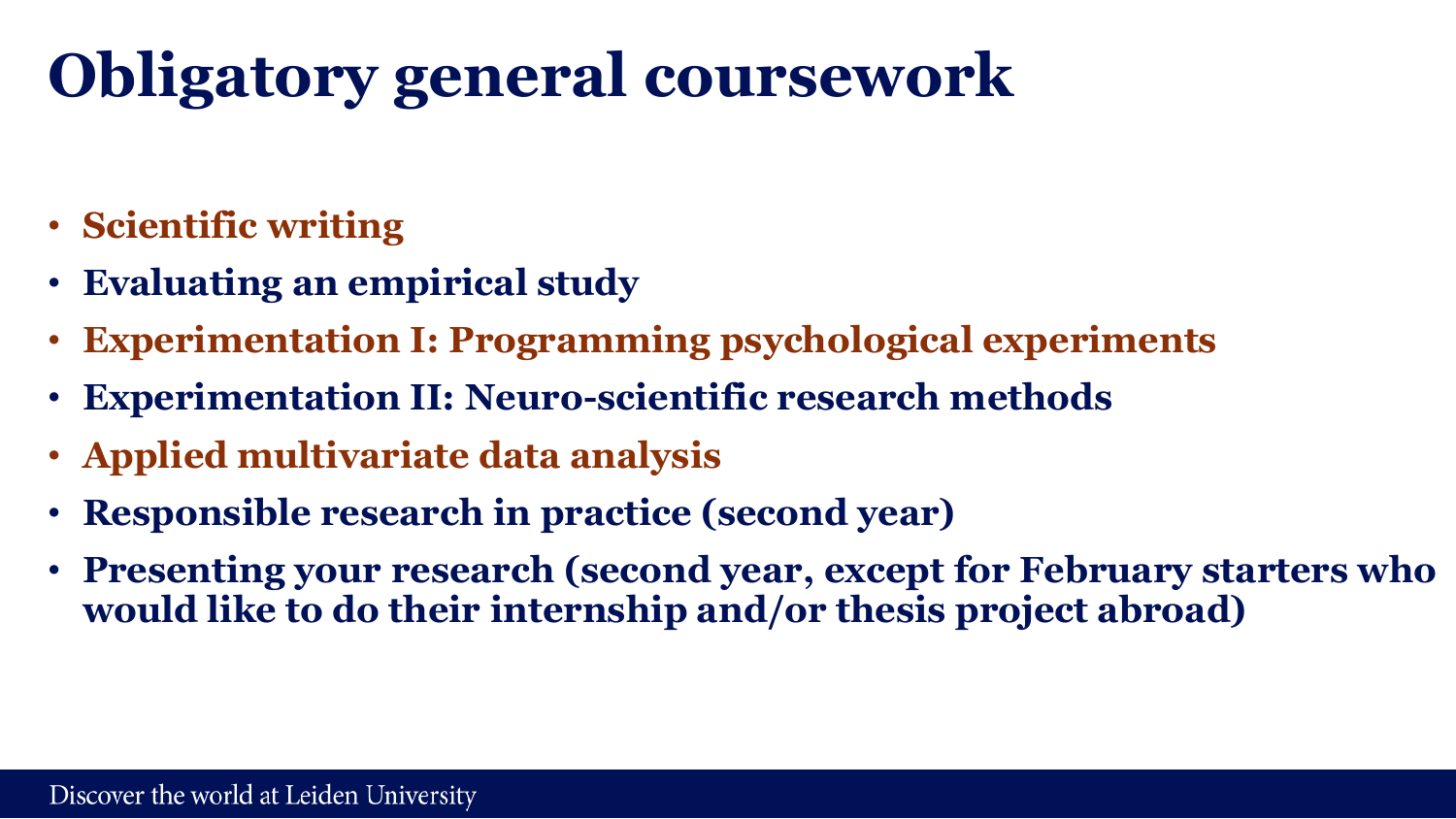### **Possible electives**

- **All obligatory courses from other three tracks**
- **Many courses from 1-year MSc specialisations (click [here\)](https://studiegids.universiteitleiden.nl/studies/7493/psychology-research#tab-2)**
- **Courses from Profile Brain & Cognition (same link)**
- **Other courses at Leiden University or outside Leiden? Discuss with mentor and send request to Board of Examiners**
- **Research project in the first year? 5 ECTS elective Research Apprenticeship (enrol not via uSis!)**
- **Take an elective? Submit a petition in uSis. See info on LU website > current students > study & studying > education information > exemptions and petitions**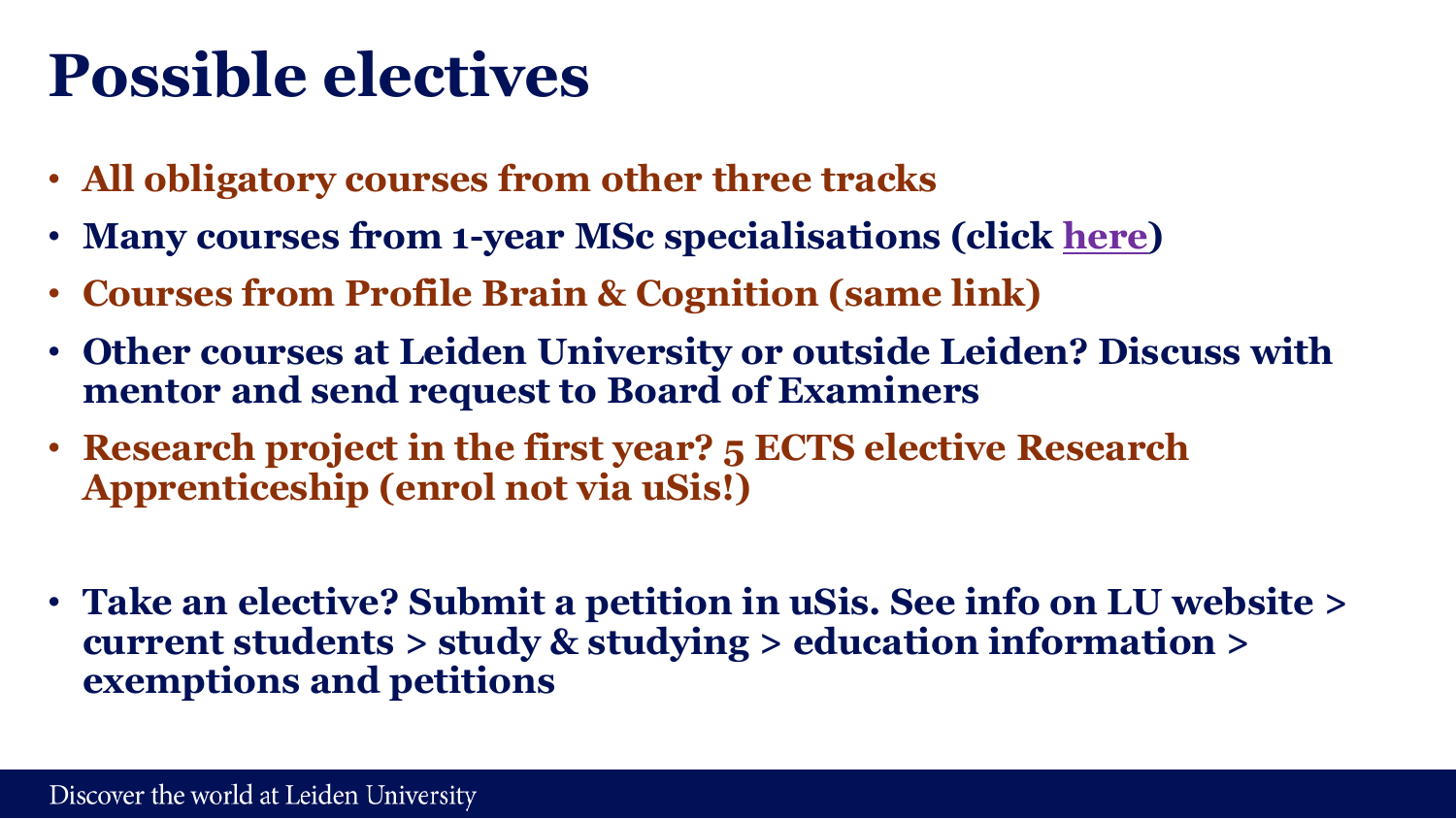# **Internship and thesis**

- **Possibility to go abroad in third semester**
- **Discuss ideas with mentor**
- **See Brightspace module '2122-HS Research Master Psychology')**
- **Need to organise your own funding (grants: e.g. LUF)**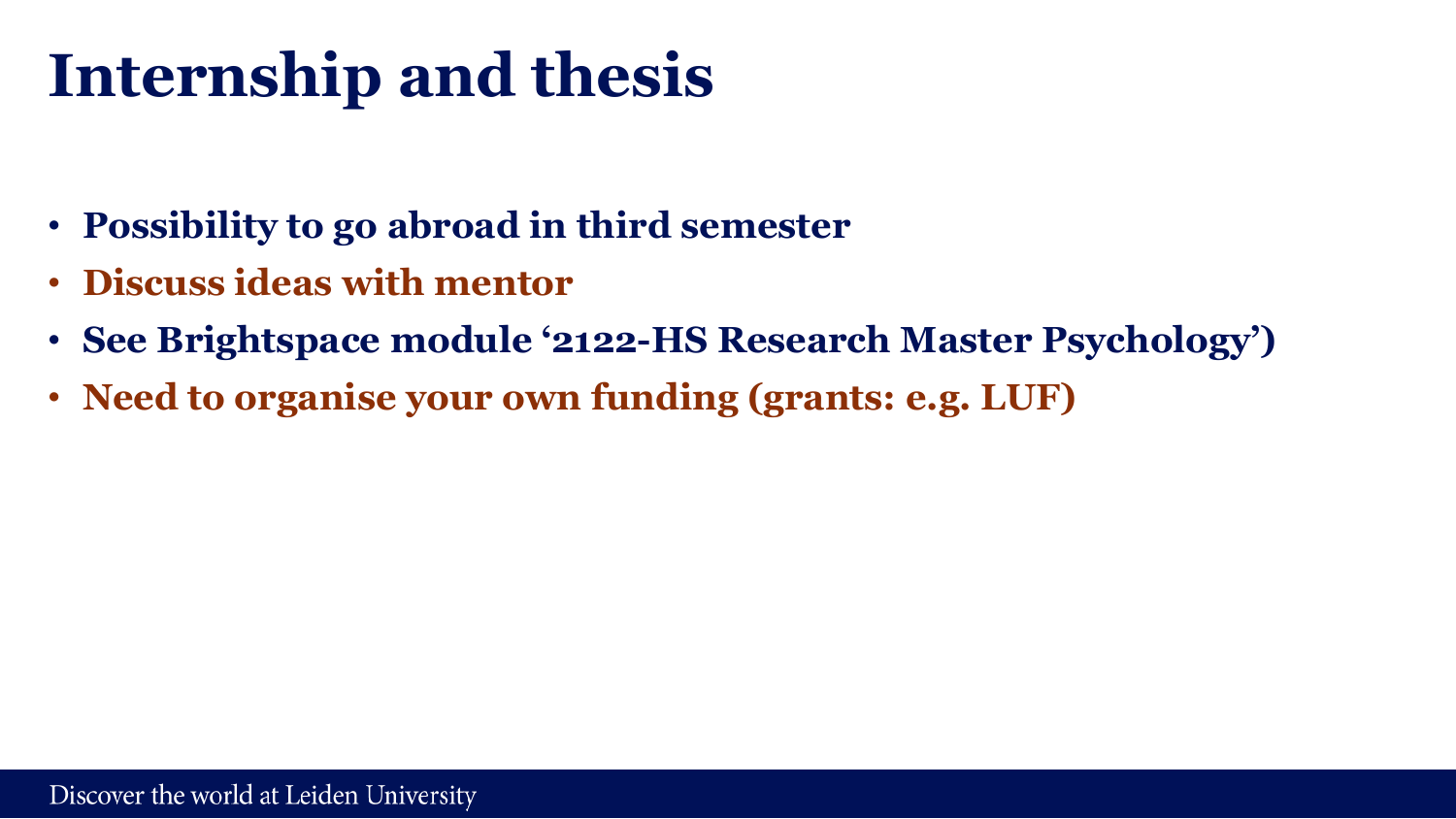# **Suggested schedule obligatory coursework**



#### **2021-2022**

Discover the world at Leiden University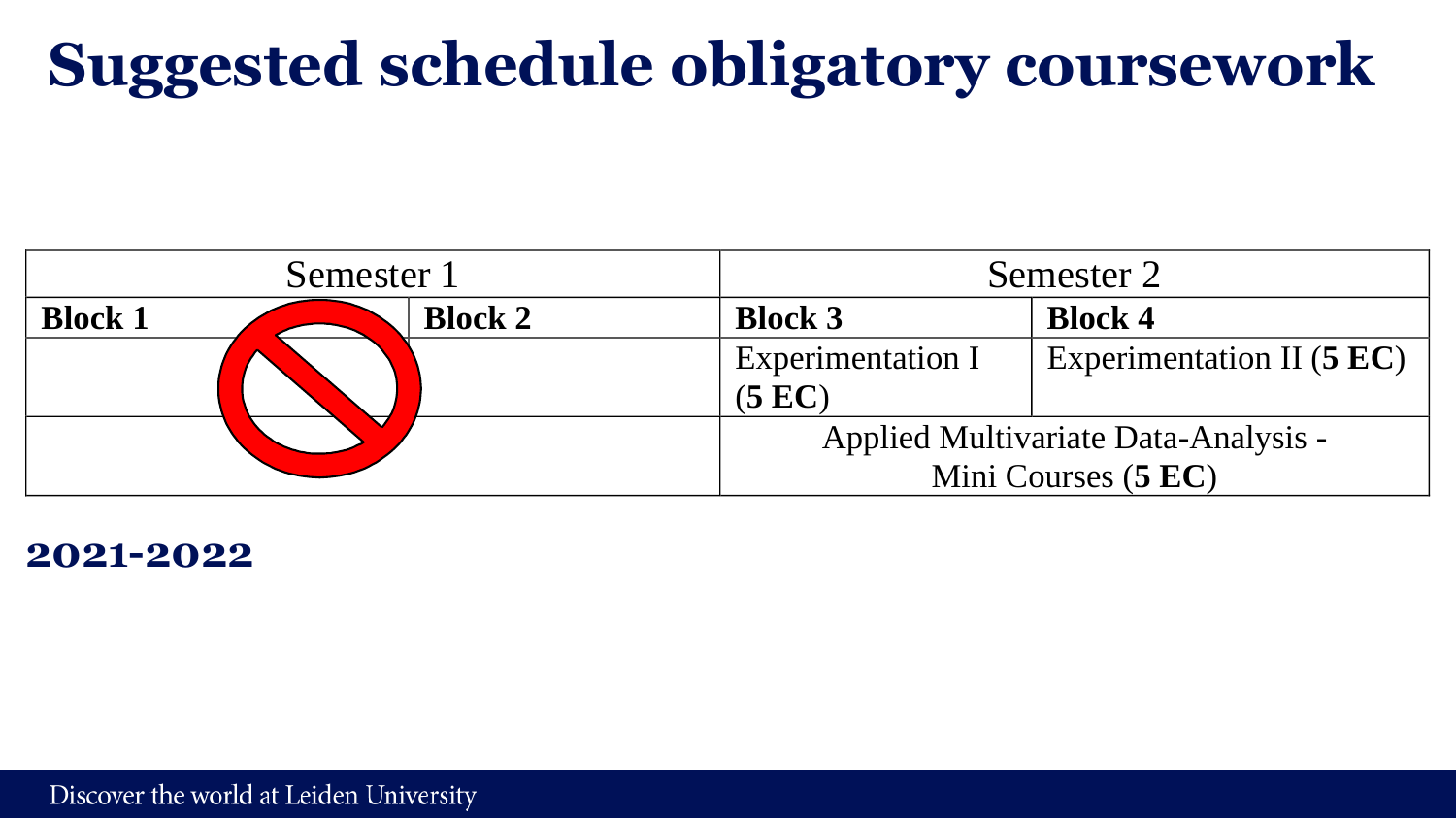# **Suggested schedule obligatory coursework**

|                           | Semester 3                           |                | Semester 4                           |
|---------------------------|--------------------------------------|----------------|--------------------------------------|
| <b>Block 1</b>            | <b>Block 2</b>                       | <b>Block 3</b> | <b>Block 4</b>                       |
| <b>Scientific Writing</b> | <b>Evaluating an Empirical</b>       |                | <b>Presenting Your Research*</b>     |
| (5 EC)                    | Study $(5 EC)$                       |                | (5 EC)                               |
|                           | Applied Multivariate Data-Analysis - |                | Internship & Thesis research         |
|                           | Mini Courses (5 EC)                  |                | $(20 \text{ EC } 8 - 10 \text{ EC})$ |

#### **2022-2023**

**\* Take this course in first year if you would like to keep open the possibility of an internship or thesis project abroad**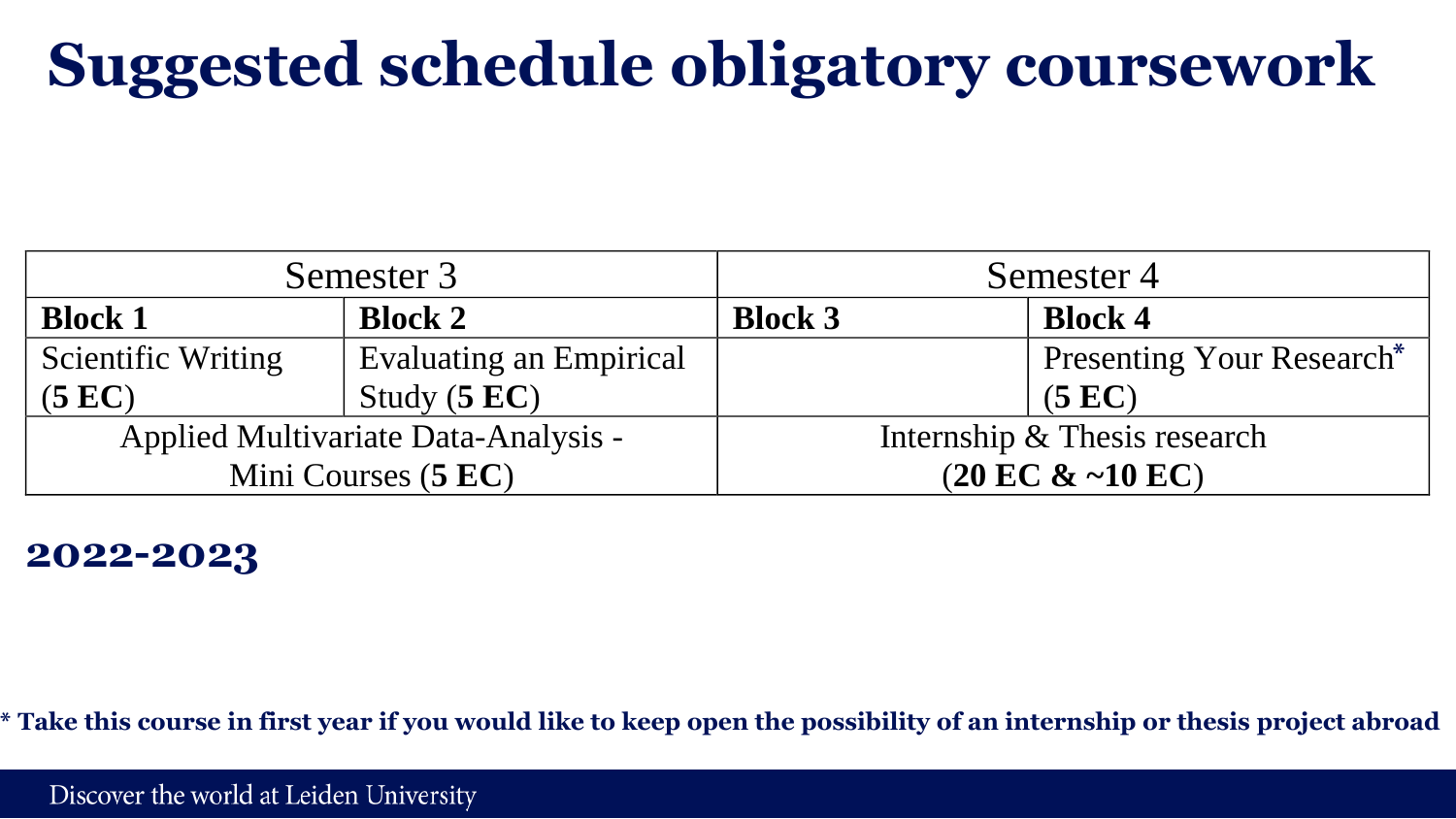## **Suggested schedule obligatory coursework**

| Semester 5                     |                             |  |
|--------------------------------|-----------------------------|--|
| <b>Block 1</b>                 | <b>Block 2</b>              |  |
| Thesis analysis $\&$           | <b>Responsible Research</b> |  |
| writing $(\sim 10 \text{ EC})$ | in Practice (5 EC)          |  |
|                                | (also taught in block 4)    |  |

**2023-2024**

Discover the world at Leiden University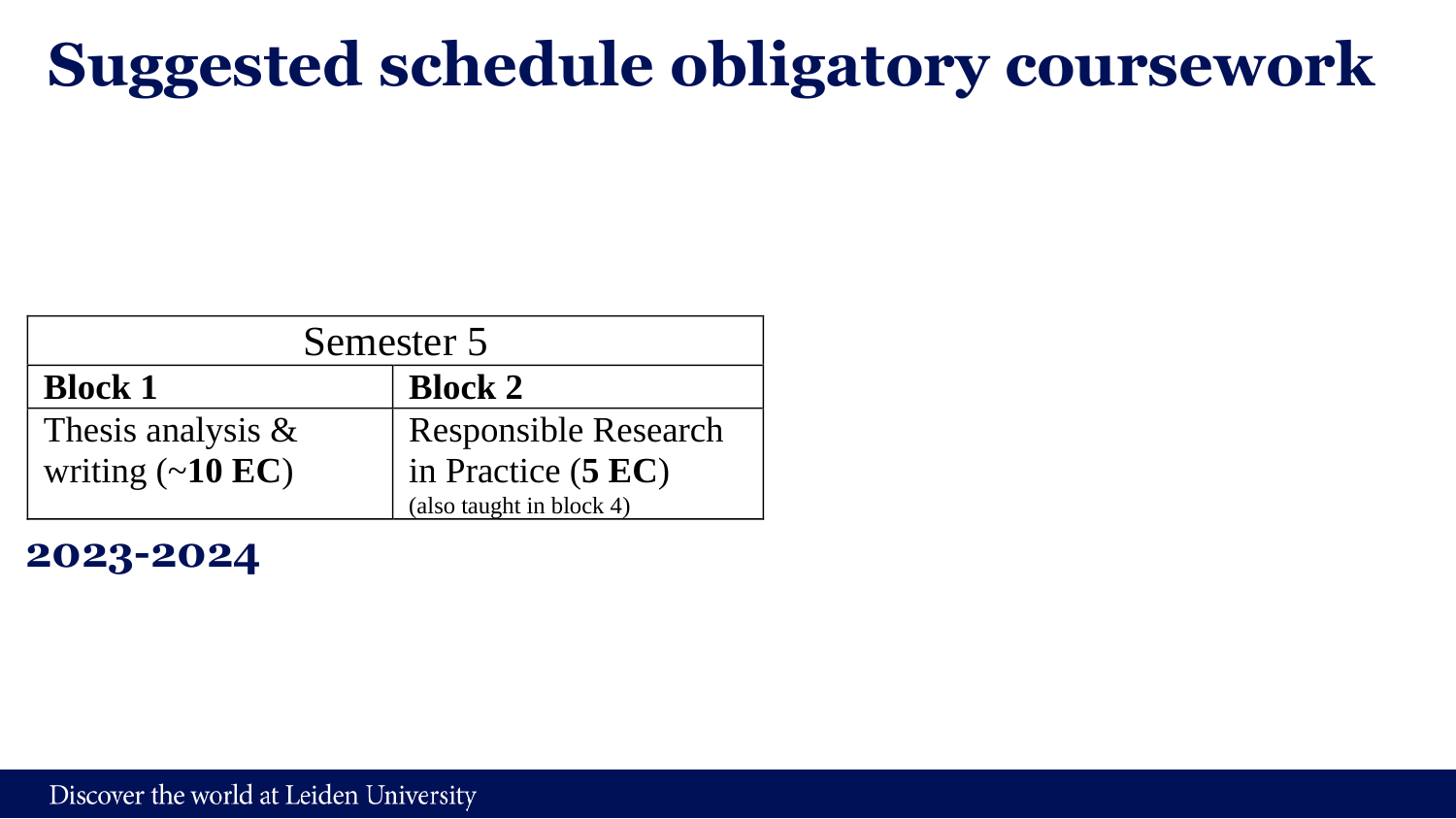# **Colloquium card**

- **RM students are obliged to attend 16 colloquia/conferences in two years and have these marked on a strippenkaart**
- **Colloquia are advertised on bulletin boards, CogPsy and LIBC mailinglists and the department website**
- **Wait for instructions regarding card and online colloquia**
- **Return full card to Anna van Duijvenvoorde**